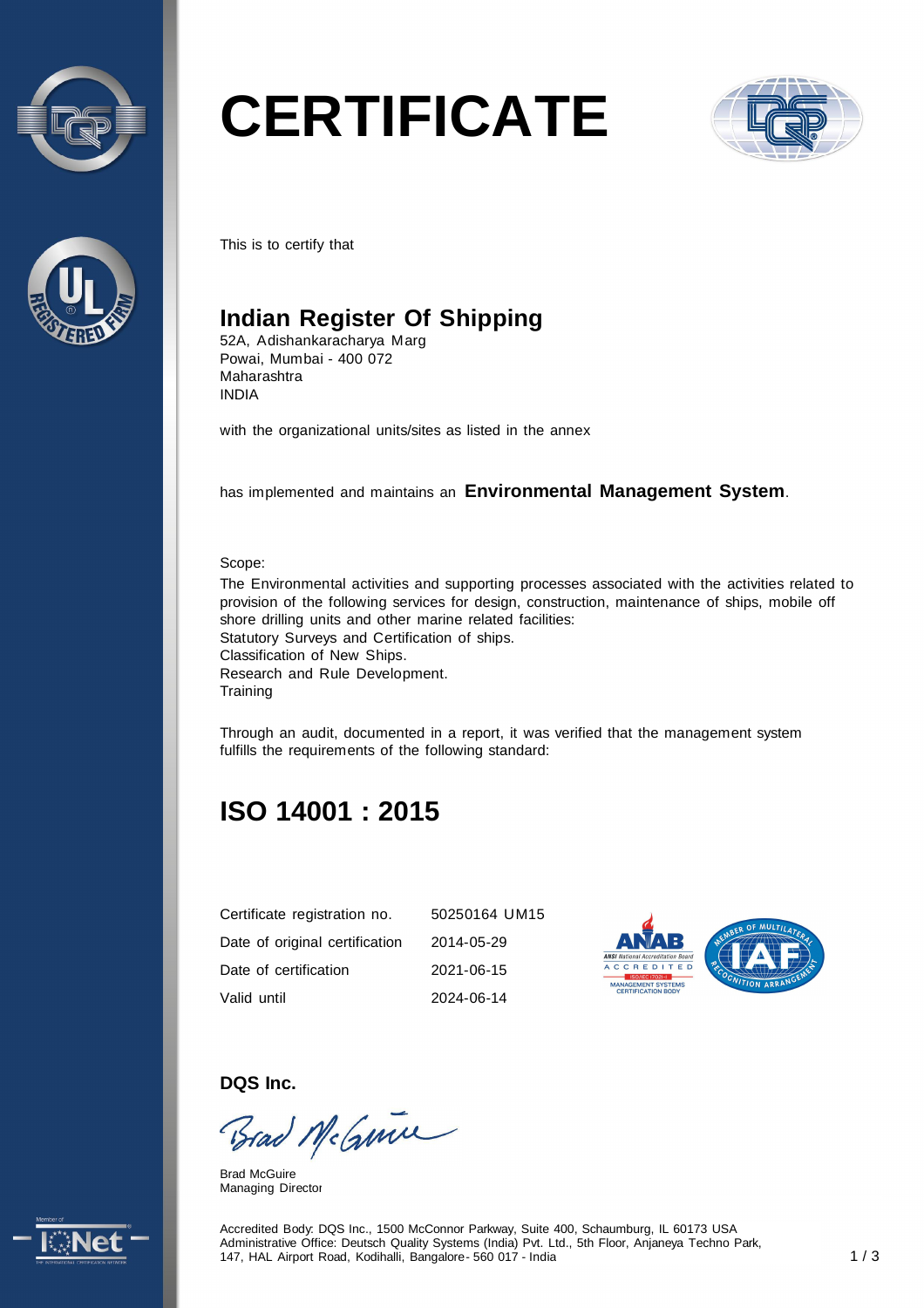



#### **Annex to certificate Registration No. 50250164 UM15**

### **Indian Register Of Shipping**

52A, Adishankaracharya Marg Powai, Mumbai - 400 072 Maharashtra INDIA

| Business<br><b>Relation #</b> | <b>Corporate Sites</b>                                                                                                                                                              | Scope                                                                                                                                                                                                                                                                                                                                                          |
|-------------------------------|-------------------------------------------------------------------------------------------------------------------------------------------------------------------------------------|----------------------------------------------------------------------------------------------------------------------------------------------------------------------------------------------------------------------------------------------------------------------------------------------------------------------------------------------------------------|
| 50250663                      | Indian Register Of Shipping<br>72, Maker Towers, 'F' 7th Floor<br>Cuffe Parade<br>Mumbai - 400 005<br>Maharashtra<br><b>INDIA</b>                                                   | The Environmental activities and<br>supporting processes associated with<br>the activities related to provision of the<br>following services for design,<br>construction, maintenance of ships,<br>mobile off shore drilling units and other<br>marine related facilities:<br>Statutory Surveys and Certification of<br>ships.<br>Classification of New Ships. |
| 50250639                      | Indian Register Of Shipping<br>Chennai Survey Station:<br>KGN Towers, No.62, Ethiraj Salai,<br>6 th Floor, B Wing,<br>Egmore, Chennai- 600 008<br><b>Tamil Nadu</b><br><b>INDIA</b> | The Environmental activities and<br>supporting processes associated with<br>the activities related to provision of the<br>following services for design,<br>construction, maintenance of ships,<br>mobile off shore drilling units and other<br>marine related facilities:<br>Statutory Surveys and Certification of<br>ships.<br>Classification of New Ships. |
| 50250638                      | Indian Register Of Shipping<br>" Diamond Heritage "<br>Unit 710 & 711,<br>7th Floor, 16, Strand Road,<br>Kolkata- 700 001<br>West Bengal<br><b>INDIA</b>                            | The Environmental activities and<br>supporting processes associated with<br>the activities related to provision of the<br>following services for design,<br>construction, maintenance of ships,<br>mobile off shore drilling units and other<br>marine related facilities:<br>Statutory Surveys and Certification of<br>ships.<br>Classification of New Ships. |
| 50250591                      | Indian Register Of Shipping<br>D.No.7-18-1, Kirlampudi Layout<br><b>Waltair Uplands</b><br>Visakhapatnam- 530017<br>Andhra Pradesh<br><b>INDIA</b>                                  | The Environmental activities and<br>supporting processes associated with<br>the activities related to provision of the<br>following services for design,<br>construction, maintenance of ships,<br>mobile off shore drilling units and other<br>marine related facilities:<br>Statutory Surveys and Certification of<br>ships.<br>Classification of New Ships. |



This annex (edition:2021-06-11) is only valid in connection with the above-mentioned certificate. 2/3